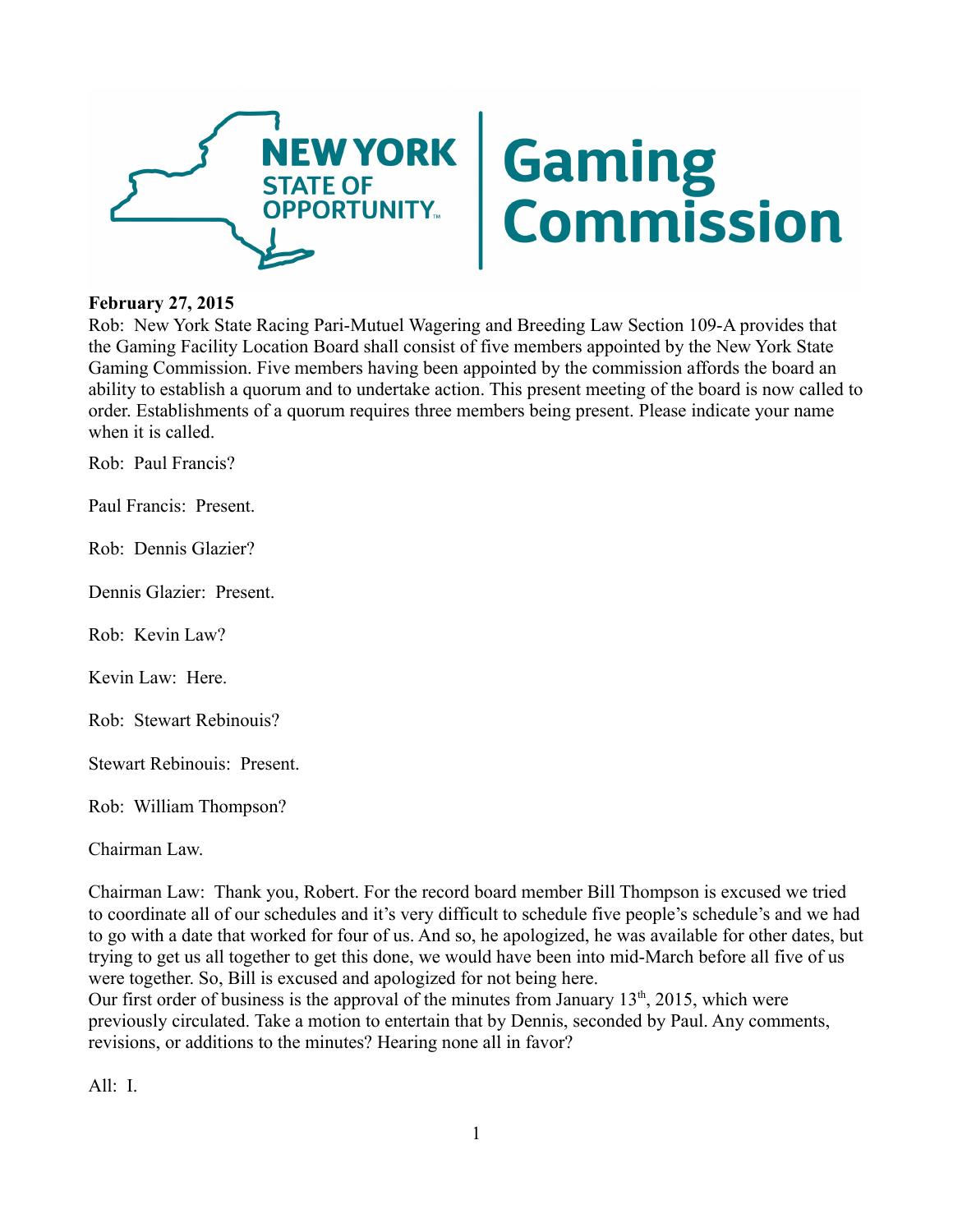Chairman Law: Any opposed? The motion to approve the minutes carries. Our first item on the agenda is the consideration of the gaming facility location boards. Reports and recommendations relative to the request for application to develop and operate a gaming facility in New York State issued in 2014, as you're all aware the board publicly announced its license recommendations on December  $17<sup>th</sup>$ , 2014, when we were in Albany. This report serves as the full record of the actions and determinations of the board. As you can see, the report is comprehensive, detailed, an exhausted examination of the entire siting process.

It sort of fully explains everything that we did. The rationale for why we did things. A summary of all the activities that we conducted. And, overall rationale for our decisions. And, it is lengthy. But it's designed to sort of be a one-stop resource on the casino siting process and the decision. And thus, it contains everything that we did basically from the constitutional amendment that was approved by the voters, to the original request for applications to the staffs. Public communications, to the public comments. Everything else that we did, ultimately to the decision. And I'd really like, you know, I know I speak on behalf of all of us to thank the staff and commend the staff for pulling this together. This was no easy task. It was really a herculean effort.

And first, I want to thank all of my colleagues on the board. As volunteers, we took our job seriously. We put in hundreds of hours over the past year on this process, whether it was reviewing thousands of pages of documents, participating in public forums with the applicants, participating in multiple days of public hearings. And public comment sessions. And just, it was really a remarkable effort. So, I thank my board members. And then certainly the staff, to the gaming commission, Rob, and Lee, Ed, Brad, and the whole team, heather. It really, you guys did a terrific job. And, we saw it firsthand. And, we thank you for everything that you guys did for us because it was a very, very intensive and laborious process. So, we all feel the same in that. I know I speak on behalf of all of you.

Does anyone have any comments or concerns regarding the proposed report that was circulated to us? And we had that chance to review and comment and make our suggestions on over the last month since we met on January  $13<sup>th</sup>$ .

Unidentified male: No.

## Chairman Law: No.

Unidentified male: I don't have a comment on this. I would just like to say on behalf of the other commission members what a great job Kevin Law has done as Chair of this committee, this board. This hasn't been the easiest board to chair for a variety of reasons. And Kevin always kept us on track, on mission. He kept reminding us all the time of what our job was. And, dealt with a lot of difficult logistics. And I've seen a lot of chairs in my time on a lot of different committees. And I don't know how anybody could have done a better job than Kevin.

Kevin Law: Thank you very much, you're certainly welcome. Thank you guys. And with that, I'll accept that as a motion by Stew to approve and seconded by Paul. Any other comments, revisions, or additions to the report? All in favor?

## All: I.

Kevin Law: Any opposed? No. and I spoke with -- I vote yes as well. I spoke with Bill Thompson and he advised us that we don't allow for proxy'. But he advised me on the phone, that if he was here, he would also have supported and voted to adopt the report. So let Rob, the record reflect that as well.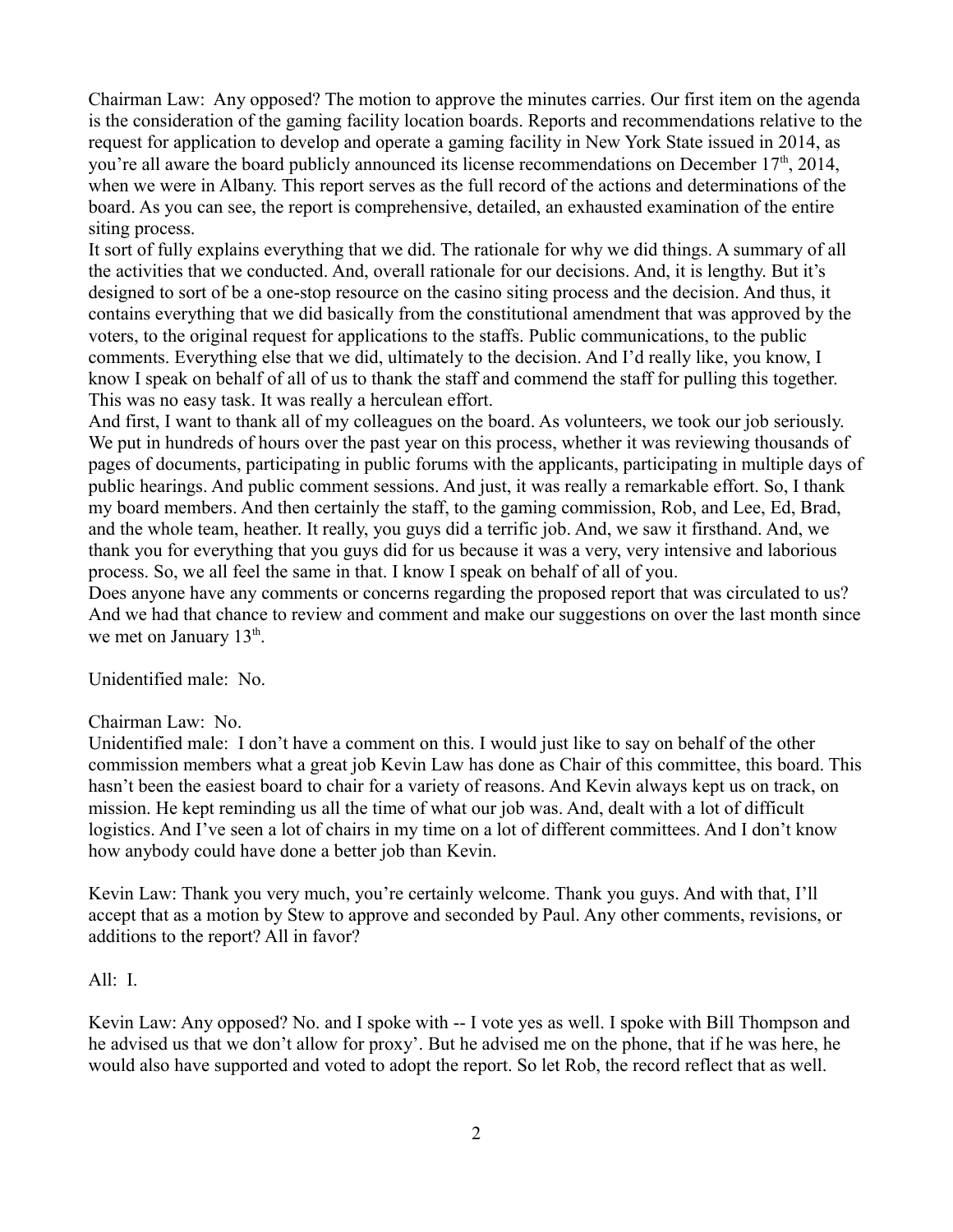Rob: So in a real sense it's unanimous.

Kevin Law: Exactly. Okay, so the adoption of the report is approved. Next... Unidentified male: It will be posted momentarily, available to the public.

Kevin Law: Very good. Yeah, some preliminary copies have been prepared and we'll direct staff to send them to all of our state leaders. And to the public, it will be posted online.

Rob: Yes.

Kevin Law: Right. So we save some trees and not print, what is this about 800 pages?

Rob: Just about.

Kevin Law: Yeah. So, let's put it online and be efficient when it comes to that. Next up, on the agenda is the continuation of the discussion that we had in January regarding a potential issuance, a renew request for applications limited to zone two, region five, in the Southern Tier region. Both Southern Tier, Finger Lakes region. As we know, the board made our decision on the first RFA on December  $17<sup>th</sup>$ , 2014. Subsequently we were asked to consider the issuance of a new RFA directed to the Southern portion of zone two, region five. As we know, this is called the Southern Tier. As we mentioned at our last meeting, after some contemplation we have come to the conclusion that we should honor that request. And we directed staff to begin preparing the RFA.

The territory to be considered in the new process does not lie within an existing Indian gaming exclusivity zone. Nor is it part of the Gaming market of any of the three recommended casino gaming licenses bidders that we previously recommended. This offers a unique opportunity for a bid for just this territory. We ensure this by adding the fact that any new responses must demonstrate that they do not affect the new facilities that we have recommended. And I think it's important to underscore that neither of the two previous bids were suitable for the award. And, that at our last meeting, I stated that we would not necessarily recommend an award of a fourth license unless we saw something better than what we previously were presented with. And, so I want to stress that, that still holds true from, certainly my perspective. I trust it's your perspectives as well.

It's also important to note that our adoption of a new document today, still requires the approval of the Gaming Commission before it can be released. So if we're inclined to approve the staff's preparation of a new RFA that doesn't start a new procurement process. The Gaming Commission first has to adopt it and then issue it. So, we'll keep that in mind. And, so, the staff has created and circulated the draft for application for zone two, region five. And, I would entertain; first, I'll ask do any of my colleagues have any thoughts, comments, revisions, or additions to that draft RFA? Stewart?

Stewart Rebinouis: No, it's not about the draft RFA. But, I want to emphasize, just for the record. That I agree completely with you on the accuracy of the decision of we made the first time around. And that the two proposals from that -- now what we've learned, or what I've learned is true Southern Tier, neither one of those proposals was strong enough in my opinion to have a reasonable chance of succeeding in the way the legislature envisioned these things to succeed. And, if the same ones come back in the same shape again, I want to second Kevin's notion, that I would not vote to approve them. And I also want to emphasize the importance of competition. And I don't believe anybody, I don' think the legislature or anybody else viewed this process as any one person or entity having an entitlement to this license without going through the process. And, I think that competition as always tends to improve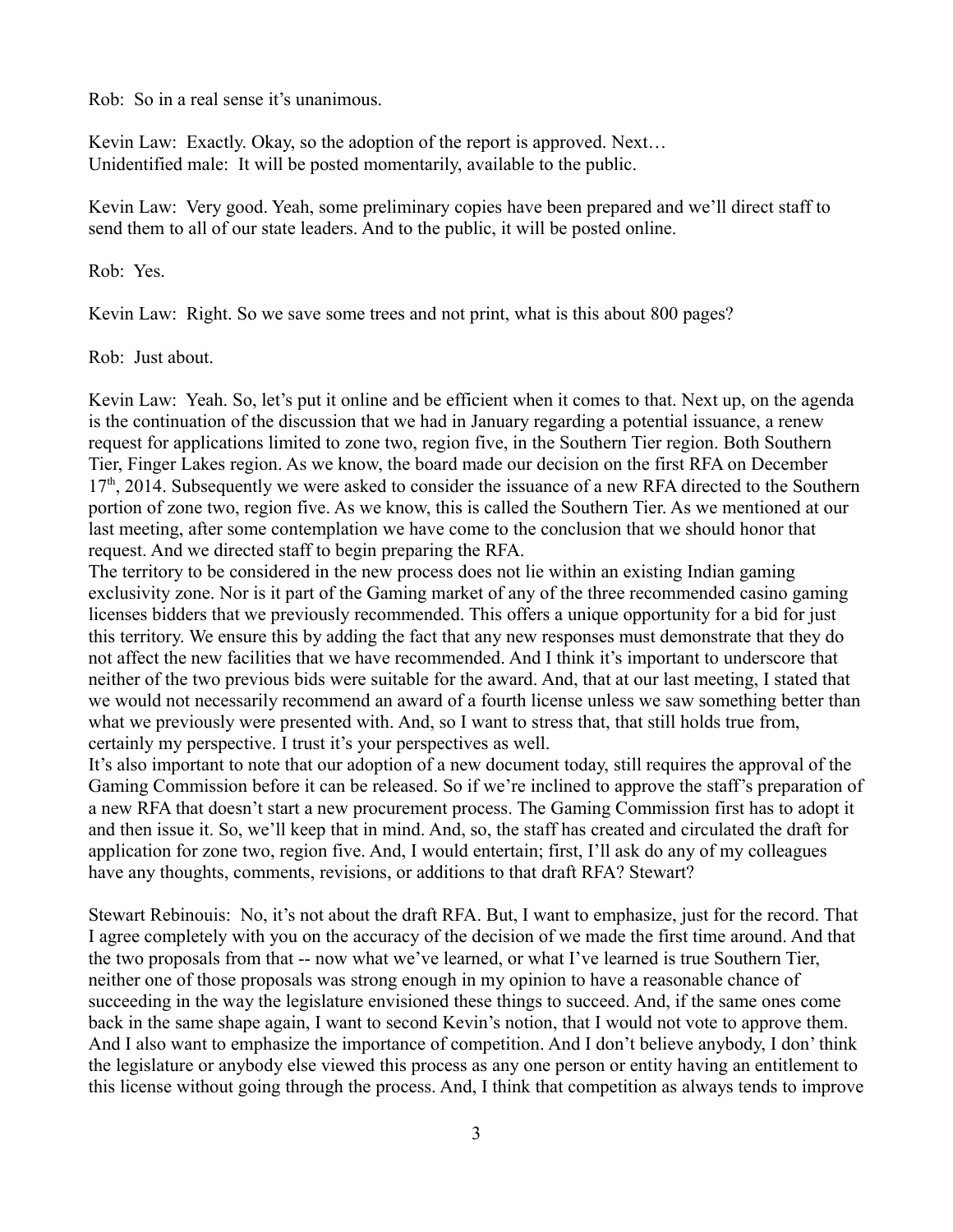the situation for the public good. So that there's some pressure on the applicants to do their very, very best and perhaps to stretch. So I would, again, encourage people, other proposals to come forward from the Southern Tier so that when we make a recommendation we can compare and know that whichever one we choose, we've done everything possible to make it the best for the people of the Southern Tier.

Unidentified male: If any.

Stewart Rebinouis: If any.

Kevin Law: I agree. And just, looking back, recall, we never said that two casinos in the Finger Lakes/Southern Tier region could not work. We made a decision that we thought the one we selected was the best out of the three.

Stewart Rebinouis: And the other thing I would just add to that, is that I urge people who are concerned or have a different point of view, to read the report that we just issued 10 minutes ago. And understand factually, why we didn't choose, why we chose the one we chose. Which as you said, by the way, was included by the legislator in the same region as quote "the true Southern Tier". And why we didn't choose the others. And so far, that information has, that reasoning has sort of been lost in the various press reports. And so on. And we're hoping that by putting out this report now that people will understand our reasons.

Kevin Law: That's a good pint Stew. Again, you look at this, and I'm glad it's finally completed because people will finally see how much work we put into this. And that, does it mean we're perfect? No, but it shows the amount of hard work we put into it that we really did the best job that we could do. And now it will be out there….

Stewart Rebinouis: As far as I'm concerned, It's perfect.

Kevin Law: Yeah, and well they'll always be Monday morning quarterbacks. But we know we did a great job.

Unidentified male: I just want to make the one additional point, and that was that if we had found the Lago Proposal wanting, for some of the same reasons we found the other proposals wanting we might have issued no licenses. And recommended no licenses in that region.

Kevin Law: Right, correct.

Unidentified male: And it's not that we found Lago the best of the three. And therefore selected it, but we also found Lago to meet the objectives of the statue. And the objectives, as we saw them for success. Because had Lago not met those objectives, criteria in our view I believe that we would have gone without a recommendation in the region, if appropriate. So I don't want to leave the wrong impression on that.

Kevin Law: No, that's a good point. And with the item before us now, with the new RFA, I said it in the January meeting if private companies are willing to submit bids for private investments. And they believe they can make something work, without any taxpayer dollars being utilized, you know, let's explore it. And so, I'm happy to explore this new possibility. And, entertain the new RFA before us. And so we'll take a motion by Paul on that, and a second by Dennis. Any comments, revisions, or